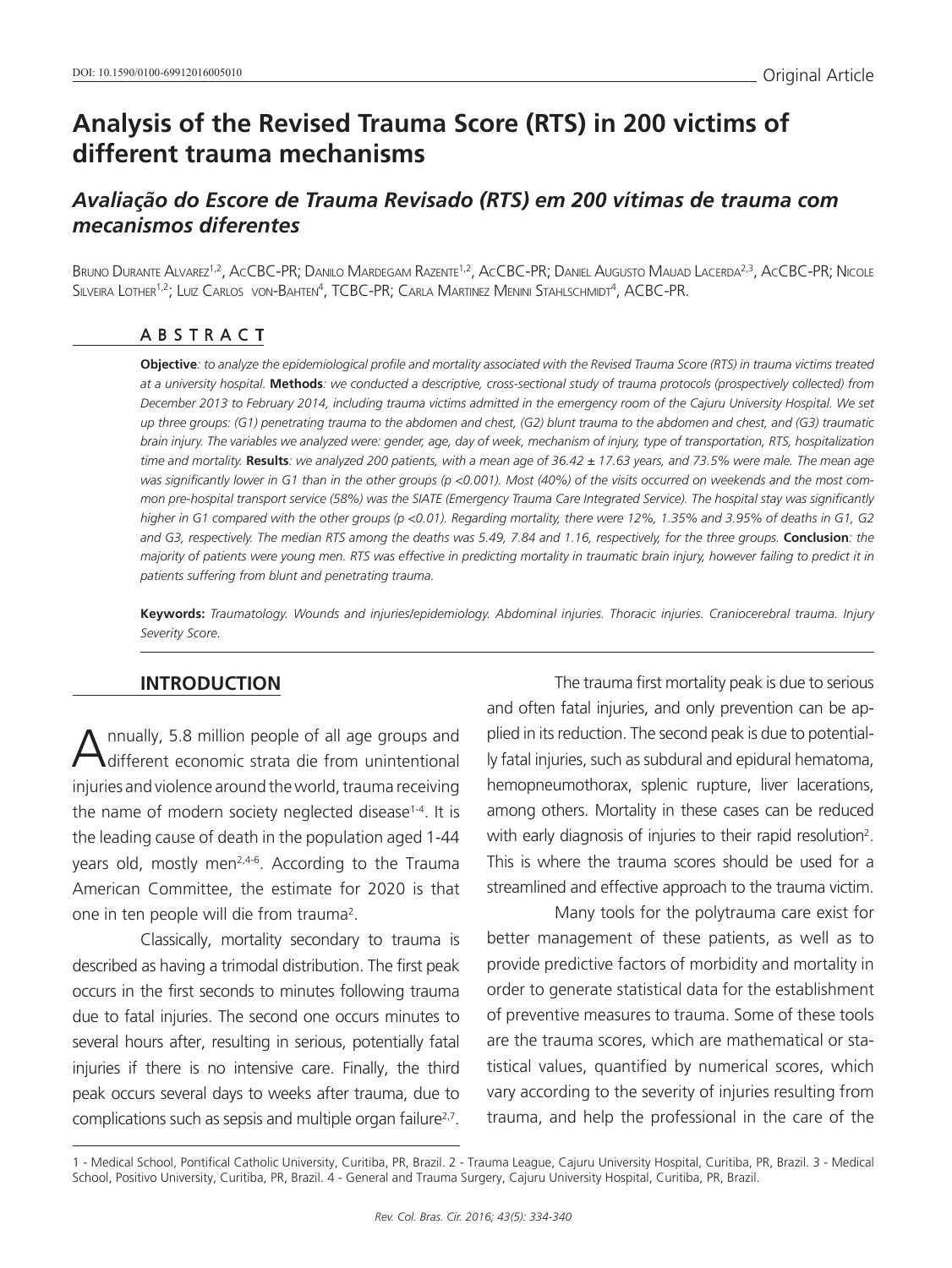injured, especially in the pre hospital environment and initial treatment in the emergency room<sup>5,8,9</sup>.

There are several trauma scores, with different levels of complexity for practical implementation. The Revised Trauma Score (RTS) is widely used by emergency services around the world. It is classified as physiological, since it takes into account parameters of the patient's vital functions. This is an improvement of Trauma Score (TS), created in 1981, but without the assessment of capillary refill and respiratory effort, difficult variables to be analyzed in practice<sup>10</sup>. RTS assesses three parameters: neurological evaluation by the Glasgow Coma Scale (GCS); hemodynamic evaluation by systolic blood pressure (SBP); and respiratory rate (RR)<sup>8</sup>. Depending on the each parameter's outcome, there is a corresponding value in the RTS scale, able to evaluate the morbidity and mortality of the polytrauma patient and, depending on the severity, indicate the recruitment of more specialized teams, to improve the approach to this type of patient.

The values of variables must be weighted and summed by the formula:  $RTS = 0.9368 \times GCS<sub>v</sub> +$ 0.7326 x SBP<sub>v</sub> + 0.2908 x RR<sub>v</sub>, where v is the value (0-4) corresponding to the variables at the patient's admission. Thus, the RTS may vary from 0 to about 8, allowing fractions. The higher the final value, the better the prognosis, the survival probability being possibly known<sup>8</sup> (Table 1).

On the RTS calculation formula, the greater constant multiplies the Glasgow Coma Scale, the SBP and RR being multiplied by lower constants. From this, victims of neurological trauma, whose GCS values are smaller, will have a lower final RTS result and

*Table 1. RTS Parameters and survival rate.*

be classified as potentially more severe. In contrast, patients with thoracic or abdominal trauma, which at first may not display changes in level of consciousness, may result in an overestimated RTS value, apparently not predicting gravity. This failure in the evaluation of such patients may not correlate well with the actual clinical situation and case seriousness, often not demanding more specialized staff, which may impair the patient's progress.

This study aims to analyze the epidemiological profile and mortality associated with the Revised Trauma Score (RTS) in trauma victims treated at a trauma reference university hospital.

### **METHODS**

This study was approved by the Ethics in Research Committee of the Pontifical Catholic University of Paraná (number 480483 of 04.12.2013).

We prospective collected data from trauma protocols of all trauma victims seen at the Emergency Room of the Cajuru University Hospital (HUC) between December 7, 2013 and February 1, 2014 for a period of 24 hours a day including holidays. For data collection, we used the help of the Medical School undergraduates of the Cajuru University Hospital Trauma League (LATHUC). The researchers trained 35 students, accounting for a total of four hours of training, explaining the research's importance and the proper way of filling the form.

This is a descriptive, cross-sectional study of trauma protocols (prospectively collected) held in Curiti-

| 1A        |    | Parameter values |                |           |               | 1В         |      | Survival Probability (%) |      |  |
|-----------|----|------------------|----------------|-----------|---------------|------------|------|--------------------------|------|--|
| GCS       | V  | <b>SBP</b>       | V              | <b>RR</b> | $\vee$        | <b>RTS</b> | $\%$ | <b>RTS</b>               | $\%$ |  |
| $13 - 15$ | 4  | > 89             | $\overline{4}$ | $10 - 29$ | 4             | 8          | 98.8 | 3                        | 30.1 |  |
| $9 - 12$  | 3. | 76-89            | 3              | > 29      | 3             |            | 96.9 |                          | 17.2 |  |
| $6 - 8$   |    | 50-75            | $\mathcal{L}$  | $6-9$     | $\mathcal{L}$ | 6          | 91.9 |                          | 7.1  |  |
| $4 - 5$   |    | $1 - 49$         |                | $1 - 5$   |               | 5          | 80.7 | U                        | 2.7  |  |
| 3         | 0  | 0                | 0              | 0         | 0             | 4          | 60.5 |                          |      |  |

*GCS: Glasgow coma scale, v: value, SBP: systolic blood pressure, RR: respiratory rate, RTS: revised trauma score*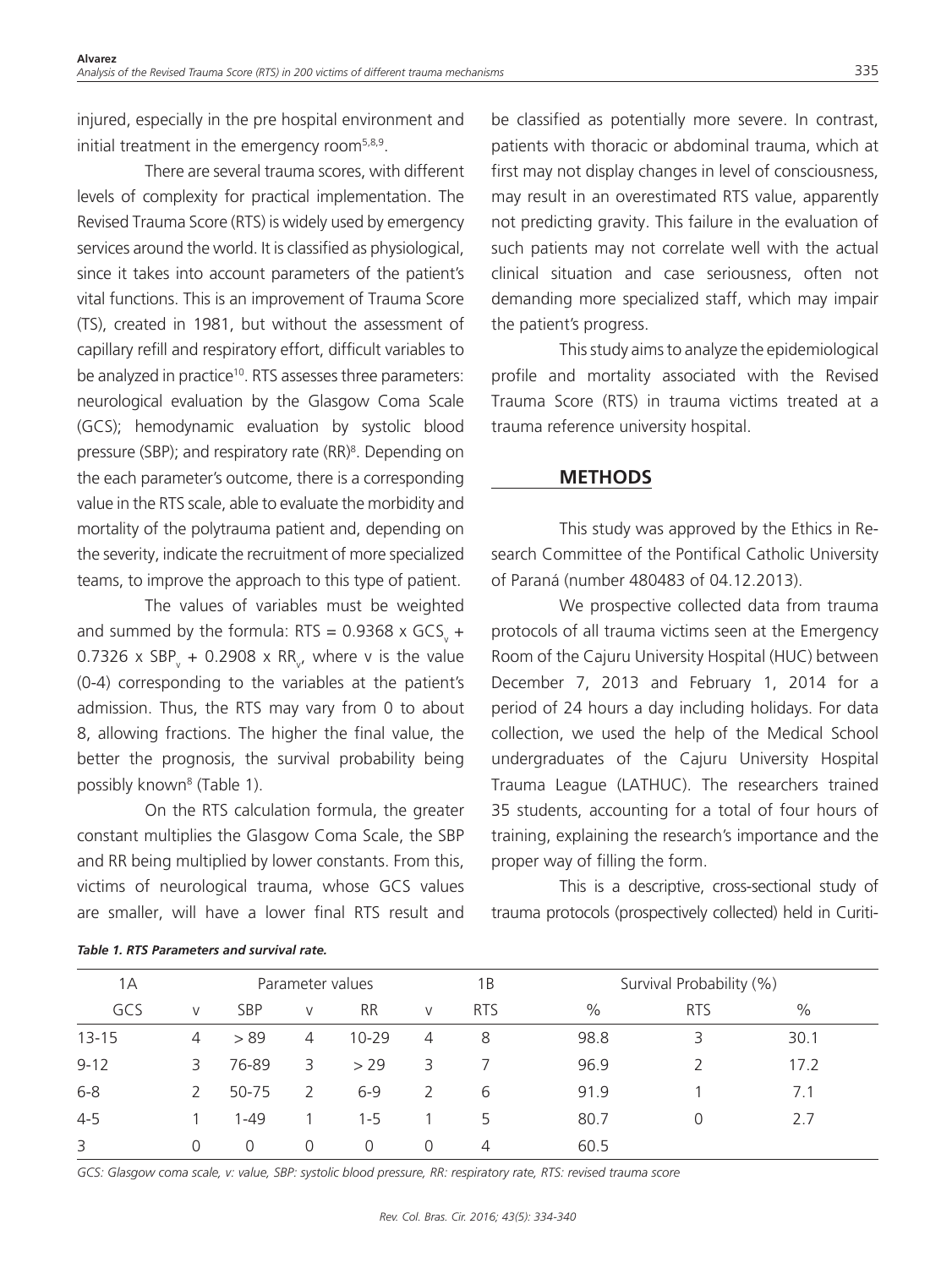ba, a city of great size of the State of Paraná. The survey took place through the data collection of 825 records of trauma patients seen in the HUC emergency room. We randomly selected the first 200 records that had the trauma mechanisms specific of the research. We divided patients into three groups according to their mechanism of injury: Group 1 – penetrating trauma to the chest and abdomen; Group 2 – blunt trauma to the chest and abdomen; and Group 3 – blunt trauma to the brain.

The group of variables consists of four parameters, trauma mechanism, Glasgow coma scale, systolic blood pressure and respiratory rate, besides epidemiological data, such as gender, age, day of the week, type of transportation, hospitalization time and patients who died.

After tabulating the results of quantitative variables, we described them by means and standard deviations or medians and quartiles. We described qualitative variables as frequencies and percentages. To compare the types of trauma (penetrating, blunt or brain) in relation to age, we used the analysis of variance (ANOVA) with one factor or the nonparametric Kruskal-Wallis test. For comparison regarding death, we used the Fisher's exact test. We considered p values <0.05 as statistically significant. We analyzed data with the software SPSS Statistics v.20.0.

### **RESULTS**

The study included 200 trauma victims, ranging in age from six to 91 years (mean 36.42  $\pm$ 17.63), 73.5% being male. Of the total sample, we found 50 patients who suffered penetrating trauma – gunshot wounds (GW) and stabbing wounds (SW) – to the chest and abdomen, 74 patients sustaining blunt trauma to the chest and abdomen and 76 patients with brain blunt trauma. When comparing the quantitative variables between the groups with penetrating trauma (G1), with blunt trauma (G2) and traumatic brain injury (G3), we noted statistically significant (p <0.001) differences between G1 and G2 – mean age  $27.1 \pm 11.1$  years versus  $38.5 \pm 15.5$ ,

and between G1 and G3  $-$  27.1  $\pm$  11.1 years versus 40.6  $\pm$  20.7. We did observe statistical significance (p = 0.442) between G2 and G3 – 38.5  $\pm$  15.5 years versus 40.6  $\pm$  20.7 years. The male gender was the most frequent in the three groups:  $G1 = 46$  (92%),  $G2 = 54 (73\%)$  and  $G3 = 47 (61.9\%).$ 

The main type of pre-hospital transportation was the emergency room was SIATE (Emergency Trauma Care Integrated Service – 193), responsible for the transport of 116 (58%) patients, followed by SAMU (Mobile Emergency Service – 192), responsible for for 43 (21.5%), highway concessionaire, for 14 (7%), direct search for 14 (7%) and other means of transportation, by 13 (6.5%) patients.

The most common mechanisms of trauma in each group were:  $G1 - GW$ , 31 (62%) and SW, 19 (38%); G2 - motorcycle accident, 24 (32.4%), automobile accident, 20 (27%), fall from height, ten (13.5%), assault, six (8.1%), fall from own, height four (5.4%), bike accident, three (4.1%) and running over, 2 (2,7%); G3 – car accident, 14 (18.4%), fall from own height, 14 (18.4%), assault, 14 (18.4%), running over, 13 (17.1%), motorcycle accident, eight (10.5%), fall from height, seven (9.2%) and bike accident, six (8%).

With regard to the day of the week, 43 (21.5%) calls occurred on Saturday, followed by: Sunday, 37 (18.5%), Mondays and Wednesdays, 29 (14.5%), Thursday, 26 (13%) Friday, 21 (10.5%) and Tuesday, 15 (7.5%). By separately analyzing the groups, we observed that: in G1, 13 (26%) of the visits occurred on Saturday, followed by 11 (22%) on Sunday, six (12%) on Mondays, Wednesdays and Fridays, five (10%) on Thursdays and three (6%) on Tuesdays; in G2, 15 (20.3%) of the visits occurred on Saturdays, 13 (17.6%) on Mondays and Wednesdays, ten (13.5) on Thursdays and Fridays, eight (10.8%) on Sundays and five (6.8%) on Tuesdays; and in G3, 18 (23.7%) of the visits occurred on Sundays, 15 (19.7%) on Saturdays, 11 (14.5%) on Thursdays, ten (13.2%) on Mondays and Wednesdays, seven (9.2%) on Tuesdays and five (6.6%) on Fridays.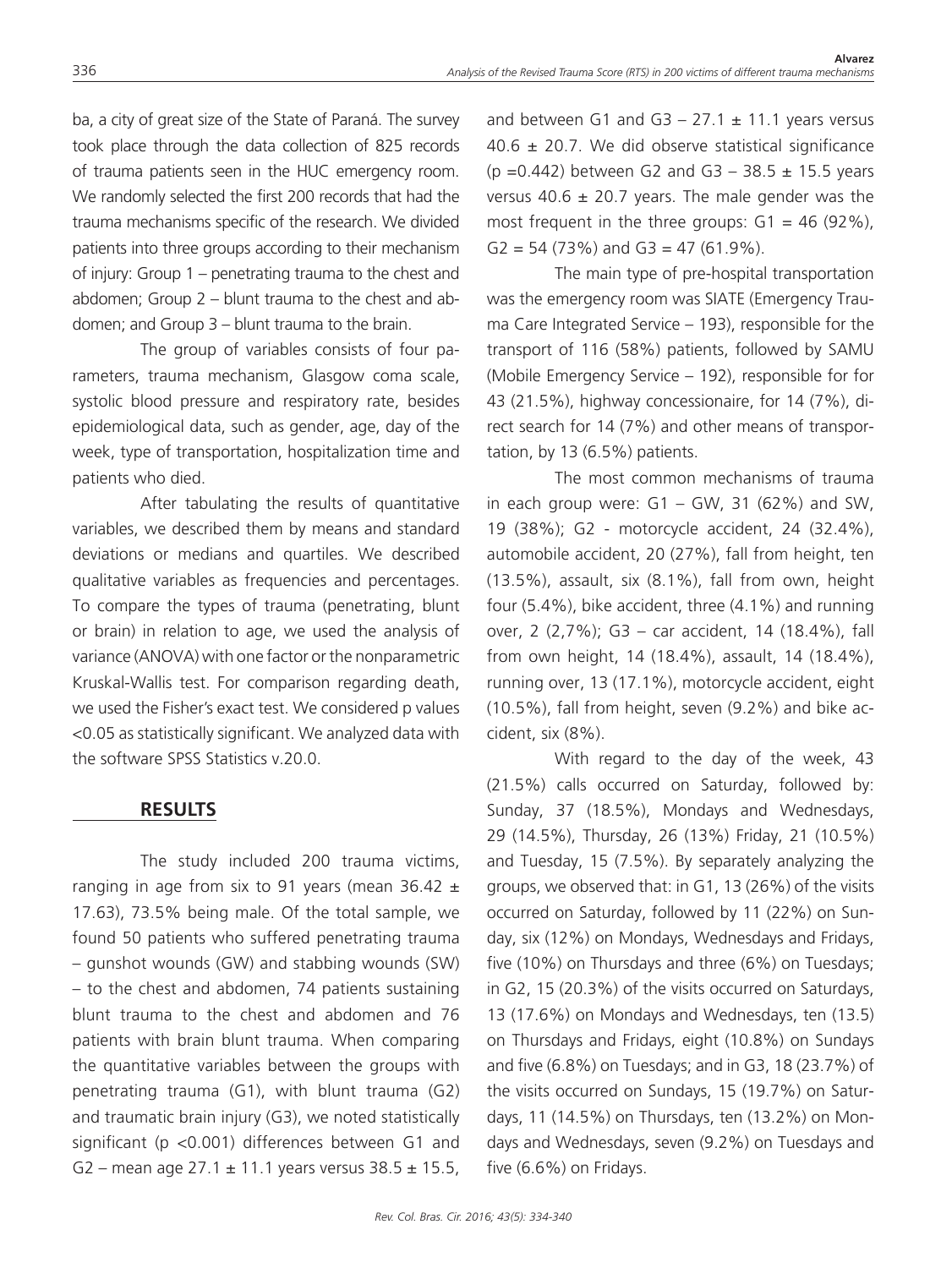| Variable<br>2A. SBP (mmHg) |                | N(% )      | N(% )       | N(% )<br>50-75           | N(% )      | N(% )<br>0  |
|----------------------------|----------------|------------|-------------|--------------------------|------------|-------------|
|                            |                | > 89       | 76-89       |                          | $1 - 49$   |             |
| Penetrating                | G1             | 48 (96%)   |             |                          | $1(2\%)$   | $1(2\%)$    |
| Blunt                      | G <sub>2</sub> | 74 (100%)  |             |                          |            |             |
| <b>Brain</b>               | G3             | 73 (95.8%) | $1(1.4\%)$  | $2(2.8\%)$               |            |             |
| 2B. RR (irpm)              |                | $10 - 29$  | > 29        | $6 - 9$                  | $1 - 5$    | $\mathbf 0$ |
| Penetrating                | G <sub>1</sub> | 37 (74%)   | 12 (24%)    | $\overline{\phantom{a}}$ |            | $1(2\%)$    |
| Blunt                      | G <sub>2</sub> | 57 (77%)   | 17 (23%)    |                          |            |             |
| <b>Brain</b>               | G3             | 63 (83%)   | 13 (17%)    |                          |            |             |
| 2C. GCS                    |                | $13 - 15$  | $9 - 12$    | $6 - 8$                  | $4 - 5$    | 3           |
| Penetrating                | G <sub>1</sub> | 42 (84%)   | 3(6%)       | $1(2\%)$                 | $1(2\%)$   | 3(6%)       |
| Blunt                      | G <sub>2</sub> | 72 (97.3%) | $1(1.35\%)$ | 1(1.35%)                 |            |             |
| <b>Brain</b>               | G3             | 67 (87.4%) | $3(4.2\%)$  | $1(1.4\%)$               | $2(2.4\%)$ | $3(4.2\%)$  |

#### *Table 2. Distribution of the RTS parameters by groups.*

*SBP: systolic blood pressure, mmHg: millimeters of mercury, RR: respiratory rate, irpm: respiratory incursions per minute, GCS: Glasgow coma scale.*

Table 2 shows the distribution of RTS parameters in each study group.

The mean RTS value for the total sample was 7.53. In G1, the average was 7.29 and median 7.84 with 1<sup>st</sup> and 3<sup>rd</sup> quartile = 7.84. In G2, the RTS average was 7.79 and median 7.84 with 1<sup>st</sup> and 3<sup>rd</sup> quartiles with the same value. In G3, the average was 7.44 with a median of 7.84 and 1<sup>st</sup> and 3<sup>rd</sup> quartile = 7.84. We found statistically significant ( $p = 0.003$ ) when comparing the medians between the groups G1 and G2, but not when assessing G1 versus G3 ( $p = 0.207$ ) and G2 versus G3 (p =0.052).

The data regarding the length of stay are shown in Table 3, the overall average being 12.76  $\pm$ 32.29 days.

Of the 200 evaluated patients, ten (5%) died, six as a result of penetrating trauma, three due

to brain trauma and one victim by blunt trauma. Mortality and comparison between groups are presented in Table 4.

All G1 deaths were male and the median age was 25.5 years, with the 1<sup>st</sup> quartile 22.25, and  $3^{rd}$ , 31. The Glasgow Coma Scale presented a median of six, with  $1<sup>st</sup>$  quartile three, and  $3<sup>rd</sup>$ , 13.5. The median length of stay was 0.5 days, with  $1<sup>st</sup>$  quartile in zero and 3rd quartile of 2.5 days. In G2, there was one death of a 78 year old woman, GCS 15, RTS 7.84 and two days of hospitalization. In G3, two (66.6%) were male, the median age was 81 years, with the  $1<sup>st</sup>$  quartile 64 and  $3^{rd}$ , 82; median GCS was three, with  $1^{st}$  quartile 3 and  $3^{rd}$  quartile, seven; for RTS the median was 1.16, with 1<sup>st</sup> quartile 0.58 and  $3<sup>rd</sup>$ , 2.62; and a median hospitalization time of six days, with  $1<sup>st</sup>$  quartile six and 3rd quartile 12.

*Table 3. Distribution and comparison by length of hospital stay.*

| Group          | Median | $1st$ quartile | 3 <sup>rd</sup> quartile | Range     | Comparison                     |         |
|----------------|--------|----------------|--------------------------|-----------|--------------------------------|---------|
| G1             |        |                |                          | $0 - 200$ | G1xG2                          | < 0.001 |
| G <sub>2</sub> |        |                |                          | $0 - 56$  | G1xG3                          | < 0.001 |
| G3             |        |                |                          | $0 - 140$ | G <sub>2</sub> xG <sub>3</sub> | 0.005   |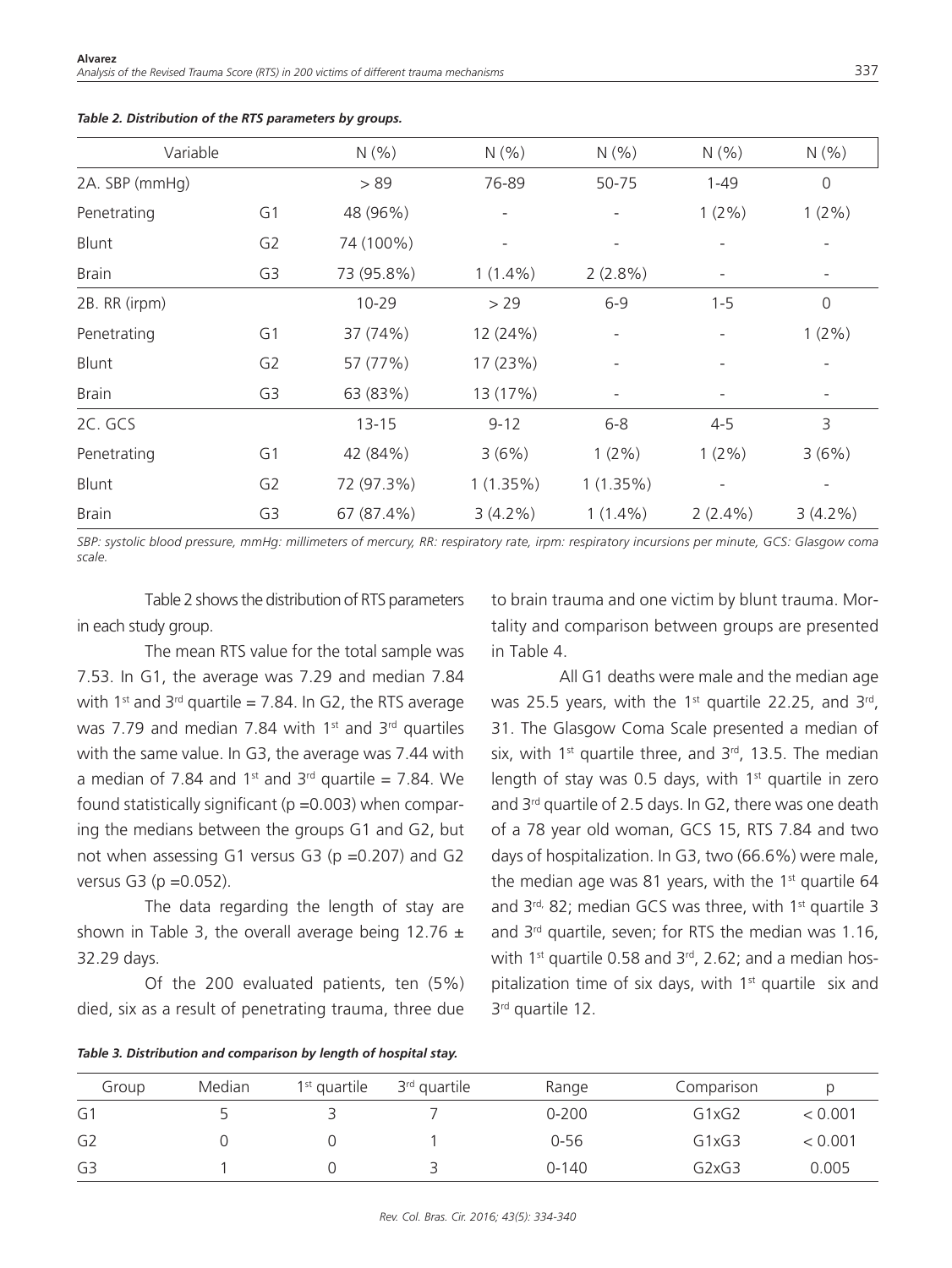| Group | Deaths (n) | Mortality<br>rate | Median<br><b>RTS</b> | $1st$ quartile           | 3 <sup>rd</sup> quartile | Comparison    | Ŋ     |
|-------|------------|-------------------|----------------------|--------------------------|--------------------------|---------------|-------|
| G1    | b          | 12%               | 5.49                 | 2.44                     | 7.38                     | $P \times C$  | 0.017 |
| G2    |            | 1.35%             | 7.84                 | $\overline{\phantom{a}}$ | $\overline{\phantom{a}}$ | $P \times Cr$ | 0.154 |
| G3    |            | 3.95%             | 1.16                 | 0.58                     | 2.62                     | CxCr          | 0.620 |

#### *Table 4. Mortality and RTS values.*

### **DISCUSSION**

One of the problems of the trauma victims approach is that the profile of the people cared differ as to the nature and severity of injuries. The heterogeneity and difficulty in adjusting these variations have stimulated scientific research<sup>8</sup>. In the present study there was a predominance of injuries in males (73.5% of the sample), in the age range considered economically active, ie young adults, as observed in the literature2,4-6,8,11. Penetrating injuries were the ones affecting younger patients, with a mean age of 27.1 years. The highest overall prevalence of injuries occurred on weekends, 40% of cases.

Regarding the type of transportation to the emergency room, there was a predominance of SIATE – 193 – in all groups, and SAMU – 192 – in blunt and head injuries, 22% of patients suffering from penetrating wounds having been admitted after arriving through direct search, the second most prevalent type of transportation in the group.

The most prevalent mechanism in the penetrating trauma group was gunshot wound, while in blunt trauma and brain injury groups it was accidents caused by motor vehicles. According to studies by the National Department of Highways (DNER), the average cost per injured person is US\$ 13,360.00, this value comprising medical expenses, property damage (vehicles and highways) and the victim's loss of income during the period of inactivity<sup>16</sup>. This confirms the important role of trauma prevention in improving the economy and reducing public spending, which has been shown by several studies $11-13$ .

Regarding RTS variables, we found that patients who suffered penetrating and blunt trauma

presented, within the physiological parameters, with lower values of respiratory rate, while the systolic blood pressure values did not show significant variations. On the other hand, patients suffering from blunt injury had higher Glasgow Coma Scale values compared with the other groups. RTS values were higher among victims of blunt injury compared with victims of penetrating injury. However, when analyzing the power in predicting mortality, the three groups had similar RTS mean values.

The length of stay proved to be significantly different when comparing the three groups. The victims of penetrating trauma required more in-hospital period, becoming more costly cases to the public health system, a fact corroborated by the literature, showing that individuals victims of gunshot wounds (penetrating) have an average of 7.7 days of hospitalization, with an average cost of US\$ 692.95 to the hospital<sup>4</sup>. Another problem related to long hospital stay of trauma patients is that they contribute to overcrowding, since the lack of beds is a common health problem in the Brazilian system<sup>4</sup>.

Most patients were admitted with RTS values above seven, predicting good chance of survival. Even with average RTS values similar to other groups, victims of penetrating wounds had a mortality of 12%. Among the cases of blunt trauma, mortality was 1.35%, and in victims of traumatic brain injury, 3.95%. We can therefore see that even being a universally accepted trauma score, RTS is faulty when analyzing patients in groups individualized by trauma mechanism, since it does not account for this variable.

The deficiency observed in the RTS computation between groups can be explained by the fact that the variable Glasgow Coma Scale (GCS) displays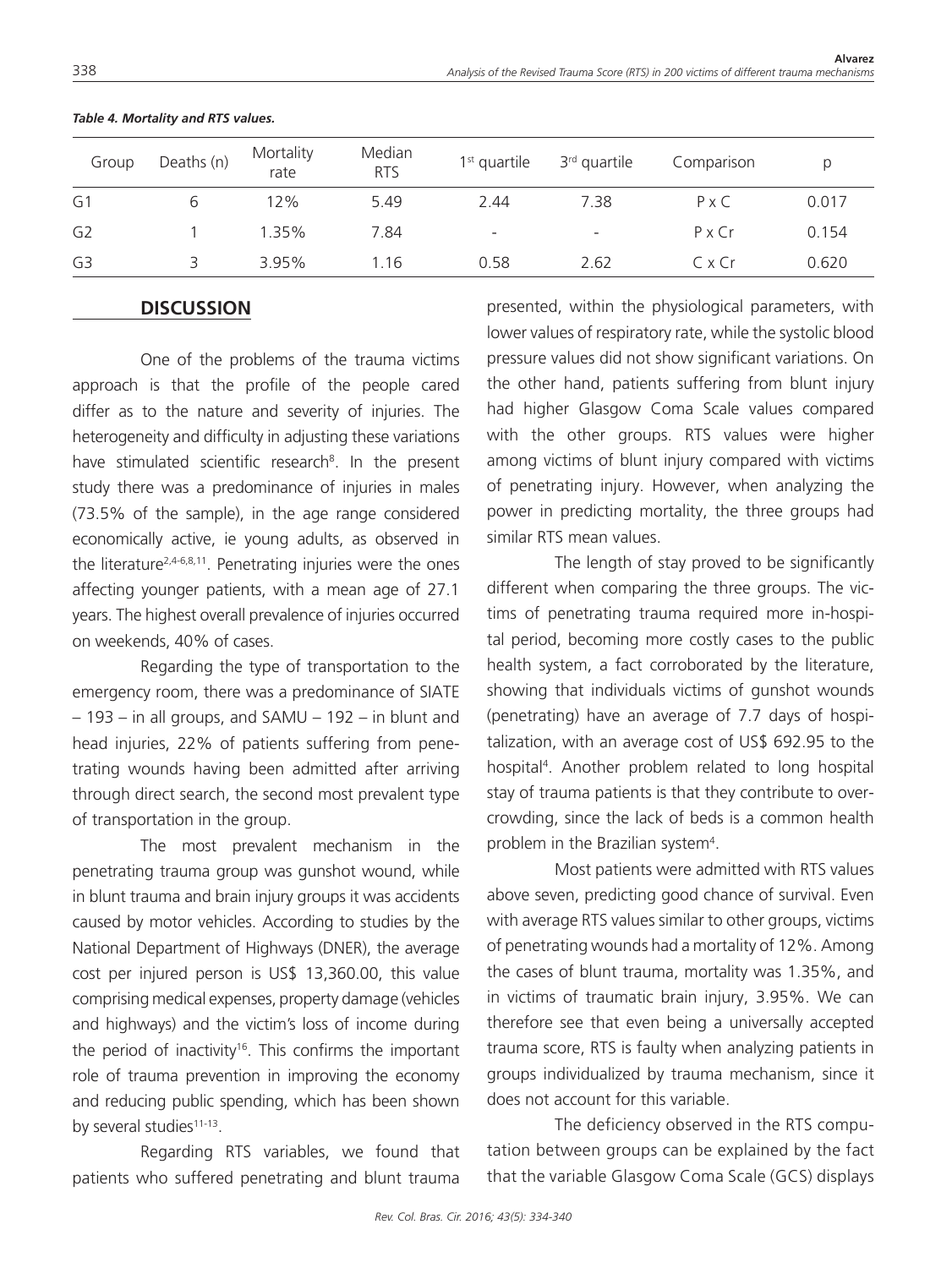the highest constant in the score calculation. In addition, patients suffering from brain trauma more often enter the emergency room with lower minor GCS values due to local injury, while in patients with trauma to the chest and abdomen (penetrating and blunt) the level of awareness may be maintained during initial evaluation. Thus, the hypothesis arises that the variable "mechanism of injury" is an important predictive factor of mortality, future studies being needed.

When comparing only patients who died, we found statistical significance: while in G2 the

## RESUMO

victim had a RTS median value of 7.84 (98.8% survival probability), in G1 and G3 the median values were 5.49 (60.5% to 80.7% probability of survival) and 1.16 (7% survival probability), respectively.

In conclusion, RTS was effective in predicting the sample overall mortality, the majority of cases displaying RTS above seven, which indicates a high probability of survival. However, when compared groups, RTS was more effective in analyzing the survival rate in patients suffering from traumatic brain injury than doing so for patients with penetrating and blunt trauma to the chest and abdomen.

**Objetivo:** analisar o perfil epidemiológico e a mortalidade associada ao escore de trauma revisado (RTS) em vítimas de trauma atendidas em um hospital universitário. **Métodos:** estudo transversal descritivo de protocolos de trauma (coletados prospectivamente) de dezembro de 2013 a fevereiro de 2014, incluindo vítimas de trauma admitidas na sala de emergência do Hospital Universitário Cajuru. Três grupos foram criados: (G1) trauma penetrante em abdome e tórax, (G2) trauma contuso em abdome e tórax, e (G3) trauma cranioencefálico. As variáveis analisadas foram: sexo, idade, dia da semana, mecanismo de trauma, tipo de transporte, RTS, tempo de internamento e mortalidade. **Resultados:** analisou-se 200 pacientes, com média de idade de 36,42 ± 17,63 anos, sendo 73,5% do sexo masculino. A média de idade no G1 foi significativamente menor do que nos demais grupos (p <0,001). A maioria (40%) dos atendimentos ocorreu nos finais de semana e o serviço de transporte pré-hospitalar mais frequente (58%) foi o SIATE (Serviço Integrado de Atendimento ao Trauma em Emergência). O tempo de internamento foi significativamente maior no G1, em comparação aos demais grupos (p <0,01). Quanto à mortalidade, houve 12%, 1,35% e 3,95% de óbitos nos grupos G1, G2 e G3, respectivamente. A mediana do RTS entre os óbitos foi 5,49, 7,84 e 1,16, respectivamente, para os três grupos. **Conclusão:** a maioria dos pacientes eram homens jovens. O RTS mostrou-se efetivo na predição de mortalidade no trauma cranioencefálico, entretanto falhou ao analisar pacientes vítimas de trauma contuso e penetrante.

**Descritores**: Traumatologia. Traumatismos/epidemiologia. Traumatismos abdominais. Traumatismos torácicos. Traumatismos craniocerebrais. Escala de Gravidade do Ferimento.

# **REFERENCES**

- 1. Sociedade Brasileira de Atendimento Integrado ao Traumatizado [Internet]. São Paulo: SBAIT; c1982- 2015 [cited 15 Aug 2015]. Available from: http:// www.sbait.org.br/
- 2. American College of Surgeons ATLS. Advanced Trauma Life Support: Student Course Manual. 9. ed. Chicago: American College of Surgeons; 2012.
- 3. Von Bahten LC, Alcantra EM, Pimenta APP, Dallagnol JC, Yoshizumi KO DM, Dresch MF. O impacto econômico do trauma em um hospital universitário. Rev Col Bras Cir. 2003;30(3):224-9.
- 4. Broska Jr CA, Folchini AB, Ruediger RR. Estudo comparativo entre o trauma em idosos e não idosos atendido em um Hospital Universitário de Curitiba. Rev Col Bras Cir. 2013;40(4):281-6.
- 5. Wilson JL, Herbella FAM, Takassi GF, Moreno DG,

Tineli AC. Lesões fatais em trauma numa grande metrópole brasileira: um estudo de autópsias. Rev Col Bras Cir. 2011;38(2):122-6.

- 6. Gunst M, Ghaemmaghami V, Gruszecki A, Urban J, Frankel H, Shafi S. Changing epidemiology of trauma deaths leads to a bimodal distribution. Proc (Bayl Univ Med Cent). 2010;23(4):349-54.
- 7. Champion HR, Sacco WJ, Copes WS, Gann DS, Gennarelli TA, Flanagan ME. A revision of the Trauma Score. J Trauma. 1989;29(5):623-9.
- 8. Domingues CA, Nogueira LS, Settervall CHC, Souza RMC. Desempenho dos ajustes do Trauma and Injury Severity Score (TRISS): revisão integrativa. Rev Esc Enferm USP. 2015;49(Esp):138-46.
- 9. Gabbe BJ, Cameron PA, Finch CF. Is the revised trauma score still useful? ANZ J Surg. 2003;7(11):944-8.
- 10. Paixão LMMM, Gontijo ED, Drumond EF, Friche AAL, Caiaffa WT. Acidentes de trânsito em Belo